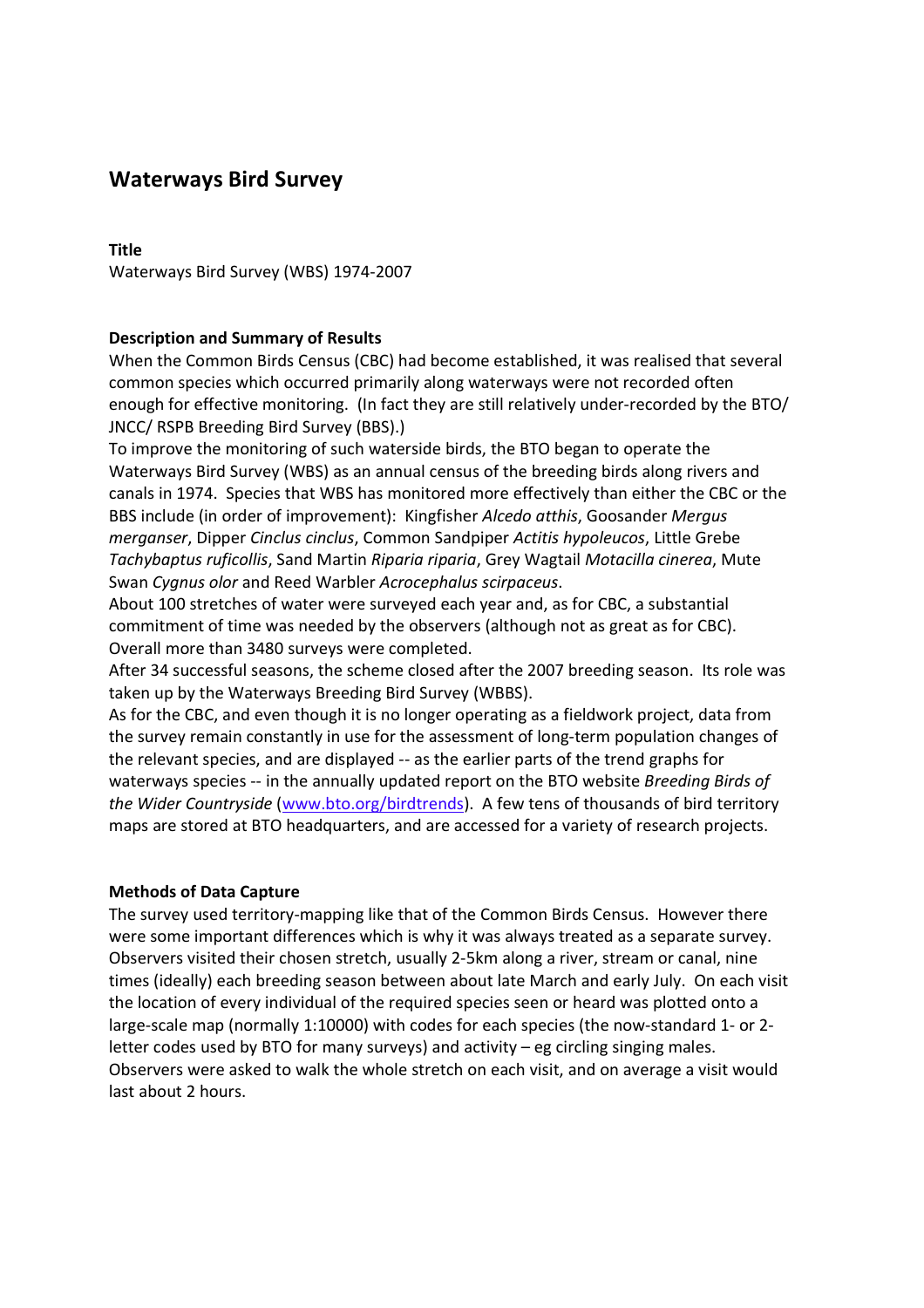Observers were asked, when first taking up a plot, to provide a habitat map with as much detail as they could provide, and each year they were asked to note any changes. The main division into "habitats" used for analysis were 'slow rivers', 'fast rivers' and 'canals'. At the end of the season all the records of each species were transferred from the 'Visit Maps' to 'Species Maps'. These were returned to BTO headquarters where the species maps were analysed by one of the trained analysts to determine how many and where were the territories.

Full details and field instructions are published as a separate 6-page leaflet, and a separate 8-page document covers territory analysis (see Publications below).

### **Purpose of Data Capture**

The end product each year was the number of territories of each waterway species on each plot and when compared to the numbers on the same plots in other years an index of levels and trends could be calculated. Some limited analyses of habitat requirements could also be made by comparing locations of bird territories with habitat features.

#### **Geographic Coverage**

All of the UK. There were regional differences in the distribution of each type of waterway covered but these were because of the availability of the different types rather than any bias caused by observers choosing particular sorts. Relatively few plots were covered in Scotland and Northern Ireland.

#### **Temporal Coverage**

The survey ran every year from 1974 to 2007, with fieldwork in the breeding season from about late March to early July.

#### **Other Interested parties**

The project was funded as part of the contract to the BTO from the Nature Conservancy Council. This support was continued by the Joint Nature Conservation Committee partnership after the NCC was split up.

#### **Organiser(s)**

Ken Williamson was the driving force behind the setting up of the survey and was the organiser for 1974-1977. John Marchant took over on Ken's death and, except for spells by Kenny Taylor (1980-1984) and Steve Carter (1986-1992) continued till 2007, with major assistance at various times from Phil Hyde, Lynette Musty, Dawn Balmer, Andy Wilson, Peter Beaven and Rachel Coombes.Several others had major inputs at times including Gwen Bonham, Caroline Hunt, Liz Murray, Raymond O'Connor and Susan Waghorn.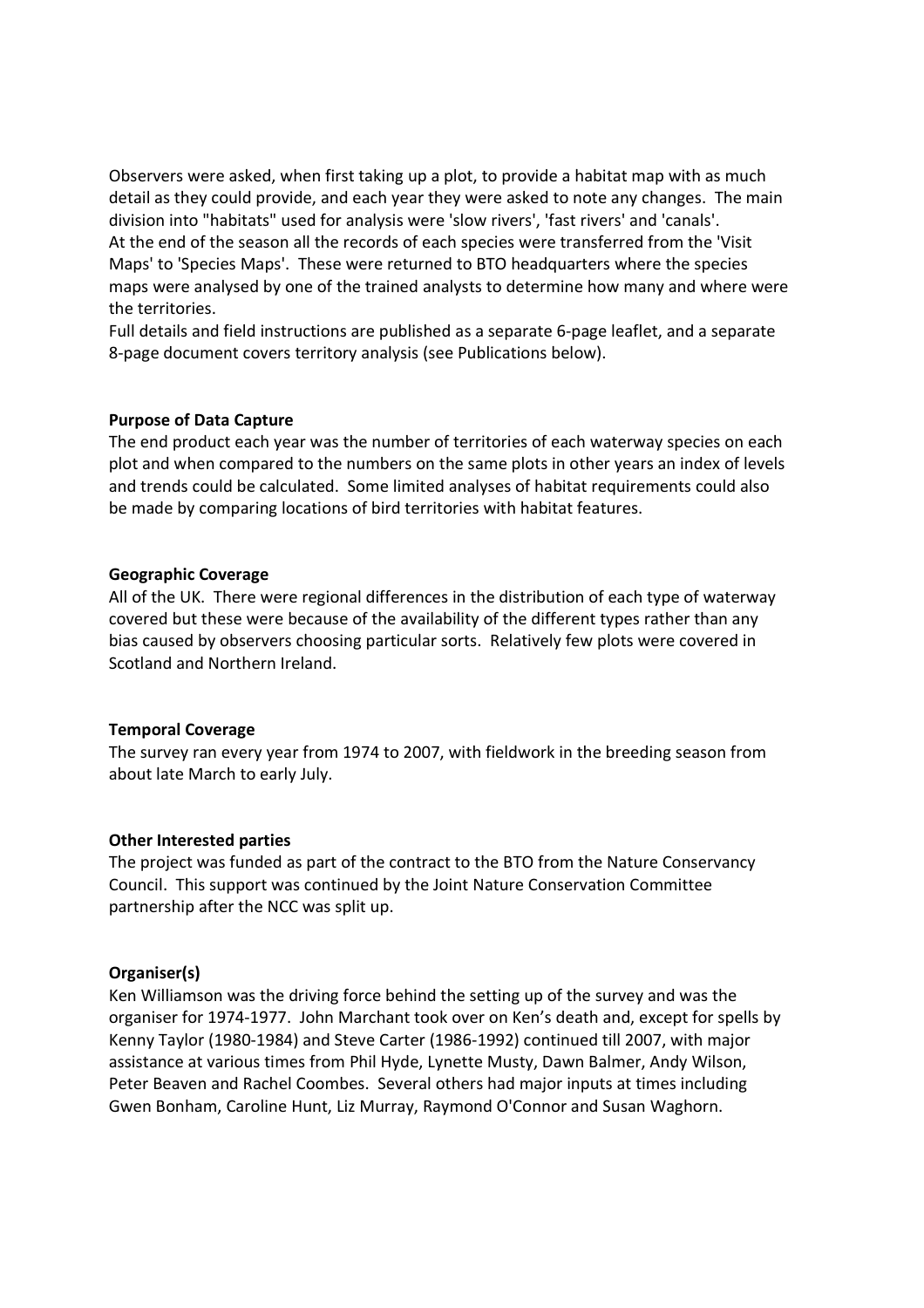### **Current Staff Contact**

archives@bto.org

### **Publications**

Data from the survey are used as the earlier parts of the waterway bird species trend graphs in the annually updated report on the BTO website *Breeding Birds of the Wider Countryside* (www.bto.org/birdtrends).

An annual report was produced. Until the report for changes 1981 to 1982 this was published in *Bird Study*, subsequent ones are in *BTO News*.

The instructions were formalised in:

Taylor, K. 1982. *BTO Waterways Bird Survey instructions*. BTO, Tring. 6 pp. Marchant, J.H. 1994. *Guidelines for territory analysis on Waterways Bird Survey species maps*. BTO, Thetford. 8pp.

A major summary of the results to 1988 (and which included results from other BTO surveys) was included in a BTO book:

Marchant J.H., Hudson R., Carter S.P. & Whittington P. 1990. *Population Trends in British Breeding Birds.* BTO, Tring.

In addition there have been a few research papers on the populations of different bird species and their habitat requirements. Many of these have been authored or co-authored by BTO staff and in *Bird Study* but papers have appeared in several other journals.

### **Available from NBN?** No.

# **Computer data -- location**

The BTO network Unix network central area.

# **Computer data -- outline contents**

Numbers of territories of each species on each stretch in each year.

# **Computer data -- description of contents**

The annual data consist of a header line (plot number, year, length of waterway stretch, region, altitude) and then the birds identified by a number and the number of territories recorded (or P (=present but no territory) or for some species the number of nests found.

# **Information held in BTO Archives**

Visit and species maps of each plot are stored, arranged by plot number.